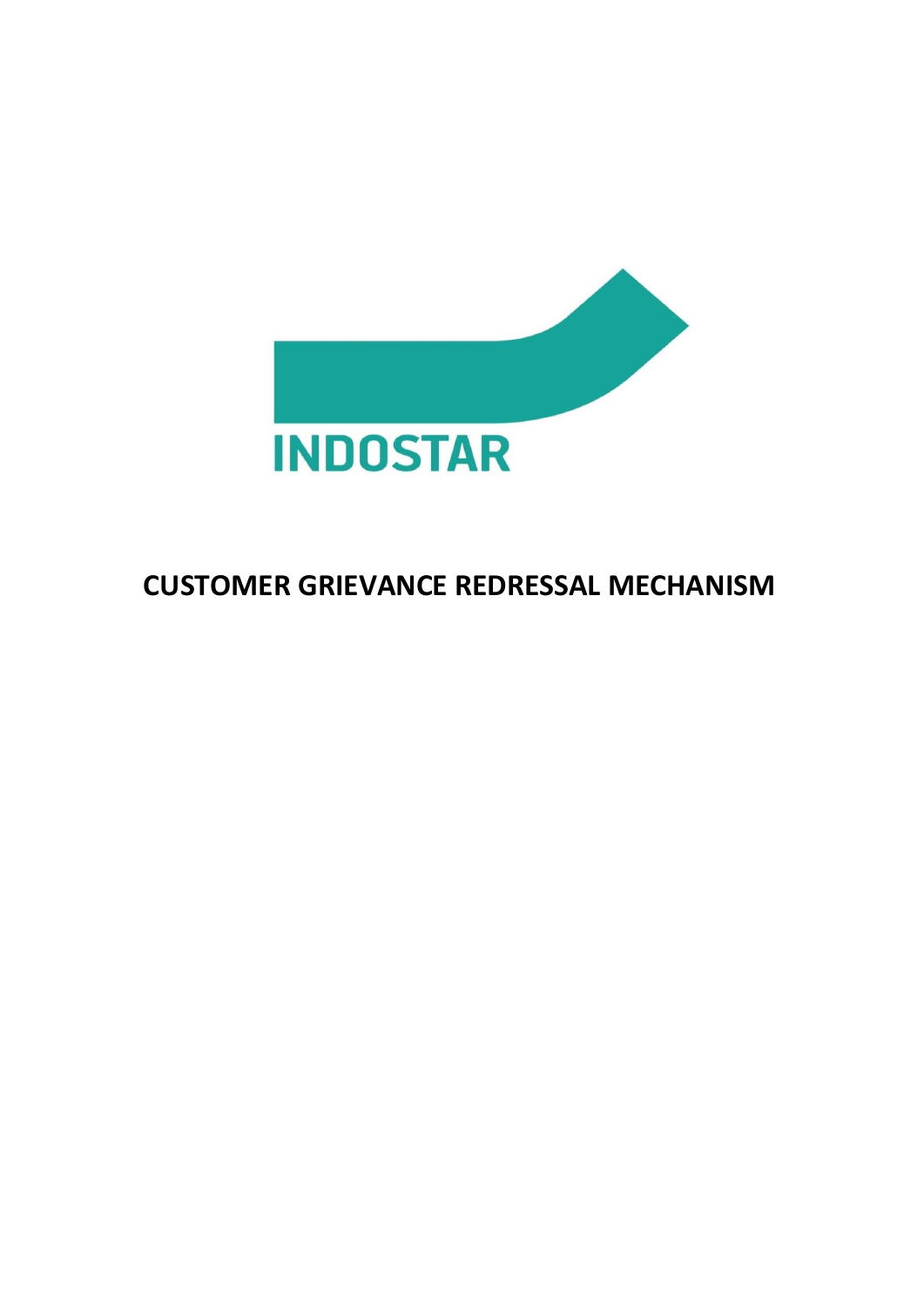

# **1. OBJECTIVE**

The Customer Grievance Redressal Mechanism is framed to provide best customer services and to comply with the Guidelines of Fair Practices Code prescribed by the Reserve Bank of India and the Fair Practices Code of the Company which *inter-alia* set out broad parameters for dealing with customers.

# **2. PRINCIPLES**

Customer complaints constitute an important voice of a customer and following shall be guiding principles at IndoStar for dealing with customer complaints:

- $\triangleright$  Customers shall be treated fairly at all times
- $\triangleright$  Complaints raised by customers shall be dealt with courtesy and resolved in a timely manner
- $\triangleright$  Customers shall be informed of avenues to escalate their complaints within the organization, and their rights in cases when their complaints are not resolved in a timely manner or when they are not satisfied with the resolution of their complaints
- $\triangleright$  Employees and outsourced agencies shall work in good faith and without prejudice, with all customers

### **3. GRIEVANCE REDRESSAL MECHANISM**

In case of any grievance, customers can intimate and record their complaints / grievances for a resolution in the manner detailed below:

#### A. Registration of Complaints

- Branch Customers can visit the Branch Office for registration of their grievances. Oral complaints, if any should be followed by submission of a written complaint;
- Email / Letter Customers can send their grievance through email or letter to relevant Nodal Officer of the Company. Contact details of Nodal Officers along with their jurisdiction/area of operation are mentioned at Annexure 1.

# **Customers shall ensure that they quote their application no. / sanction no. / loan account no. in every correspondence with the Company regarding their complaint.**

Anonymous complaints will not be addressed in terms of this Customer Grievance Redressal Mechanism.

B. Time Frame for Resolution of Complaints, from date of receipt of complaint

The Company shall endeavour to resolve Complaints lodged by the customers at the earliest within a period not exceeding 1 month.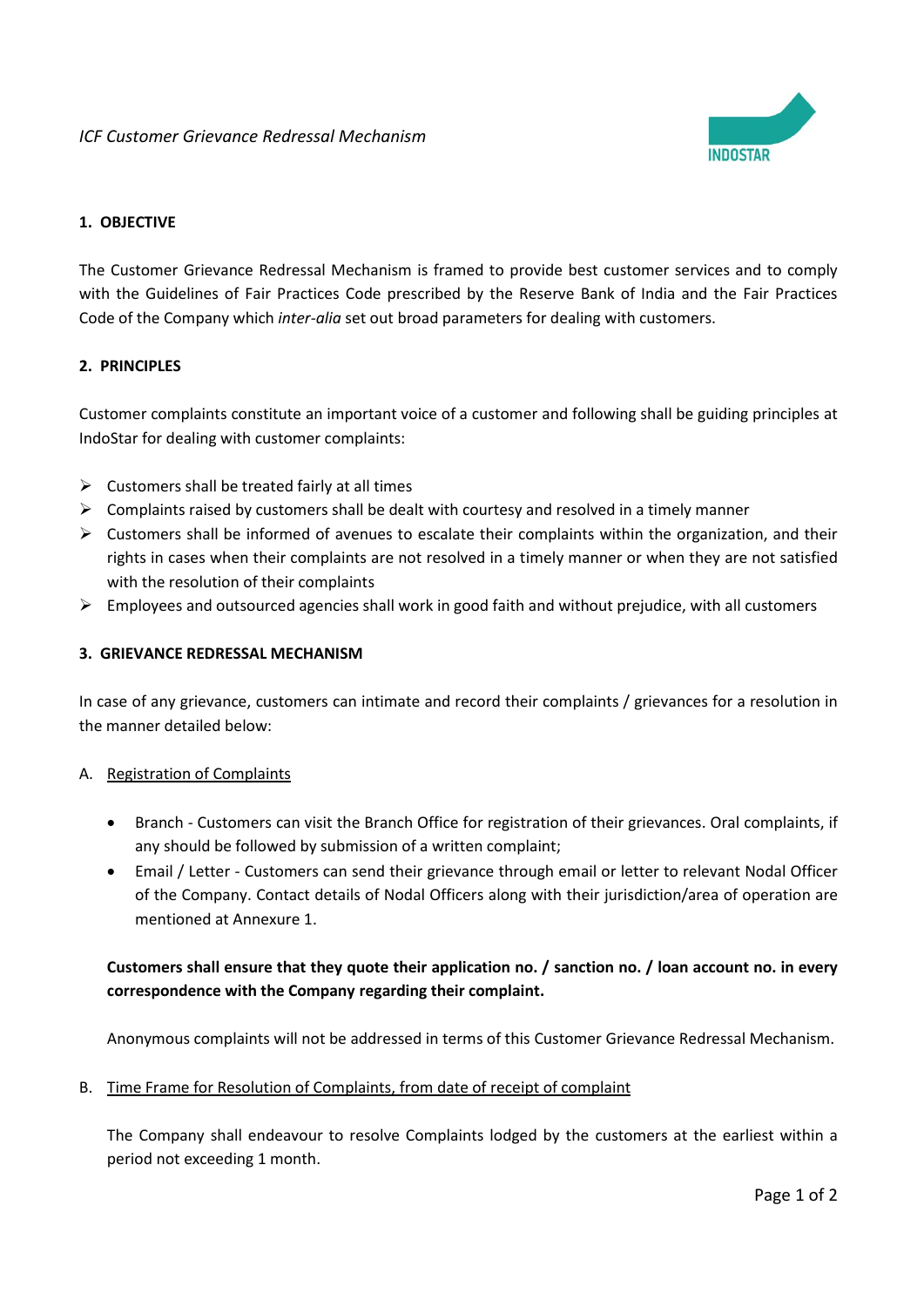

If any complaint needs additional time, the Company will keep the customer informed of the expected time lines for resolution of the complaint.

## C. Escalation Matrix

If a customer is not satisfied with the resolution provided by the Company, the customer can escalate the complaint to the **Grievance Redressal Officer & Principal Nodal Officer of the Company at:**

Ms. Jaya Janardanan Address: One World Centre, 20<sup>th</sup> Floor, Tower 2A, Jupiter Mills Compound, S. B. Marg, Mumbai – 400013 Telephone No.: 022 4315 7056 Fax No.: 022 4315 7010 Email: [PNO@indostarcapital.com](mailto:PNO@indostarcapital.com)

In case a grievance/complaint is not redressed to the satisfaction of the Customer within a period of one month, the customer may appeal to Officer-in-Charge of the Regional Office of Department of Non-Banking Supervision, the Reserve Bank of India at contact details mentioned below or to relevant NBFC Ombudsman, whose contact details along with jurisdiction/area of operation are mentioned at Annexure 1.

# **Department of Non-Banking Supervision, the Reserve Bank of India,**

Mumbai Regional Office, 3rd Floor, RBI Building, Opposite Mumbai Central Railway Station, Byculla, Mumbai – 400 008 Telephone No.: 022 2308 4121 Fax No.: 022 2302 2011 Email: [dnbsmro@rbi.org.in](mailto:dnbsmro@rbi.org.in)

#### **4. REVIEW**

The Grievance Redressal Committee of the Company shall periodically review the Customer Grievance Redressal Mechanism to ensure that process deficiencies, if any, are addressed. The Committee shall also periodically review the Statement of Complaints received, resolved and pending, along with reasons for the same.

#### **5. IMPLEMENTATION**

This Mechanism shall come into effect from 1 January 2016.